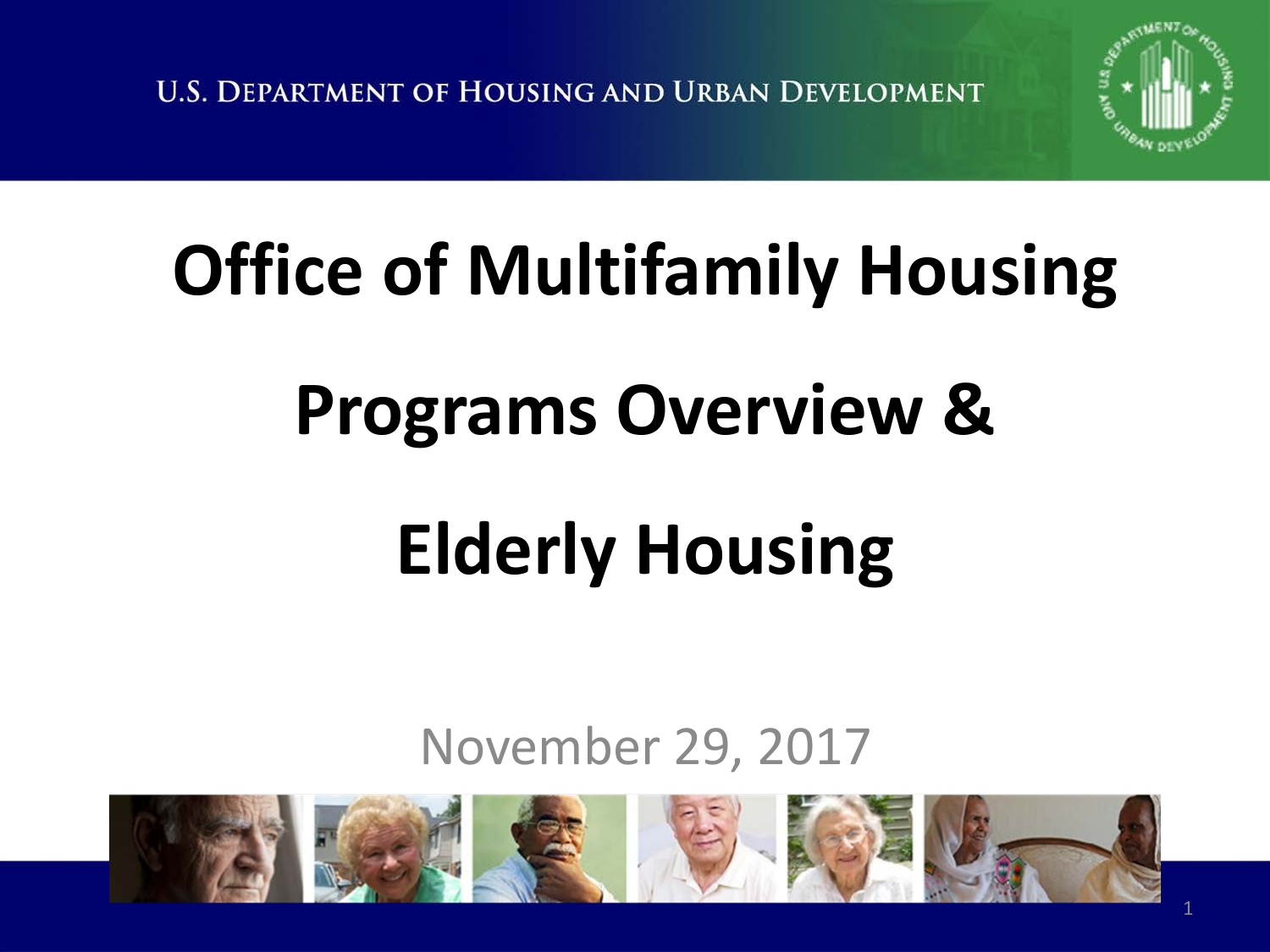### Multifamily Housing Mission

- **FHA Multifamily Production** provides vital liquidity to the multifamily credit market
- **Office of Asset Management & Portfolio Oversight and the Office of Recapitalization** create or preserve critically needed sustainable & affordable rental housing opportunities for low-income:
	- families
	- elderly persons
	- **P** people with disabilities

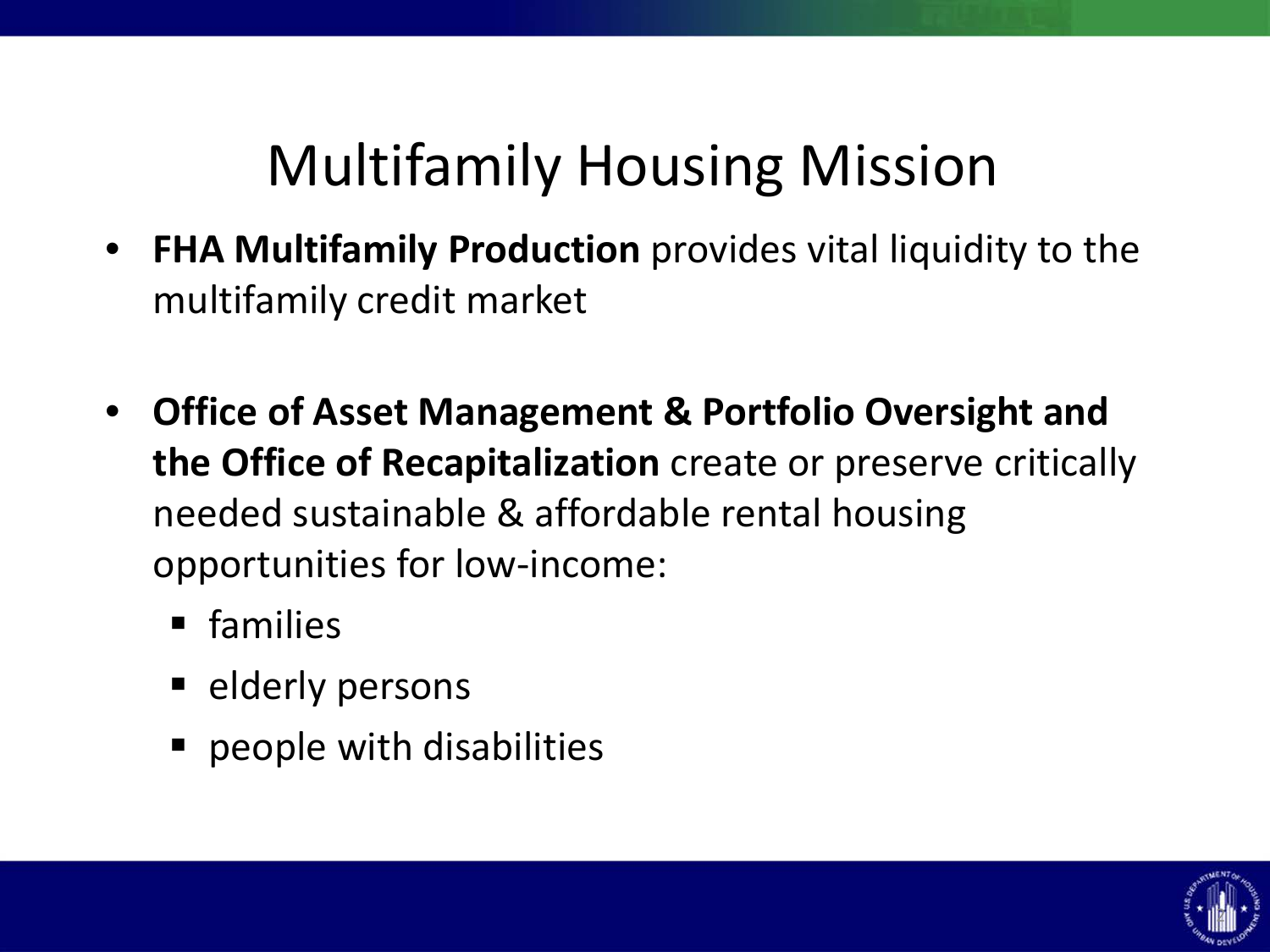#### **OFFICE OF MULTIFAMILY HOUSING ORGANIZATIONAL STRUCTURE**



**employees**

- **7 Satellite offices**
- **5 Regional Centers**

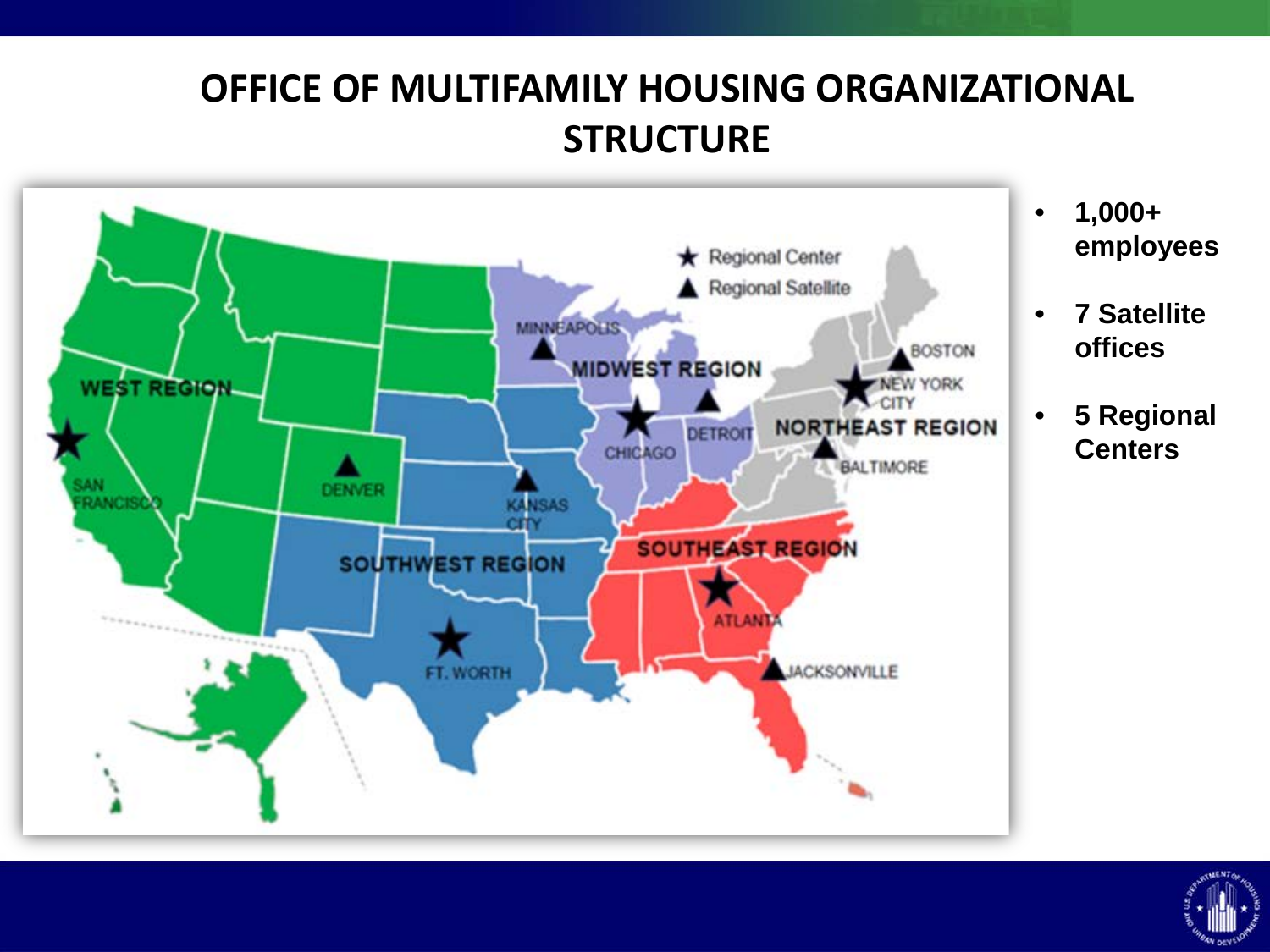### **Program Offices**

- **1. FHA Multifamily Production (Production)**
- **2. Office of Asset Management & Portfolio Oversight (OAMPO)**
- **3. Office of Recapitalization (Recap)**
- **4. Office of Policy and Systems**
- **5. Office of Field Support & Operations (OFSO)**

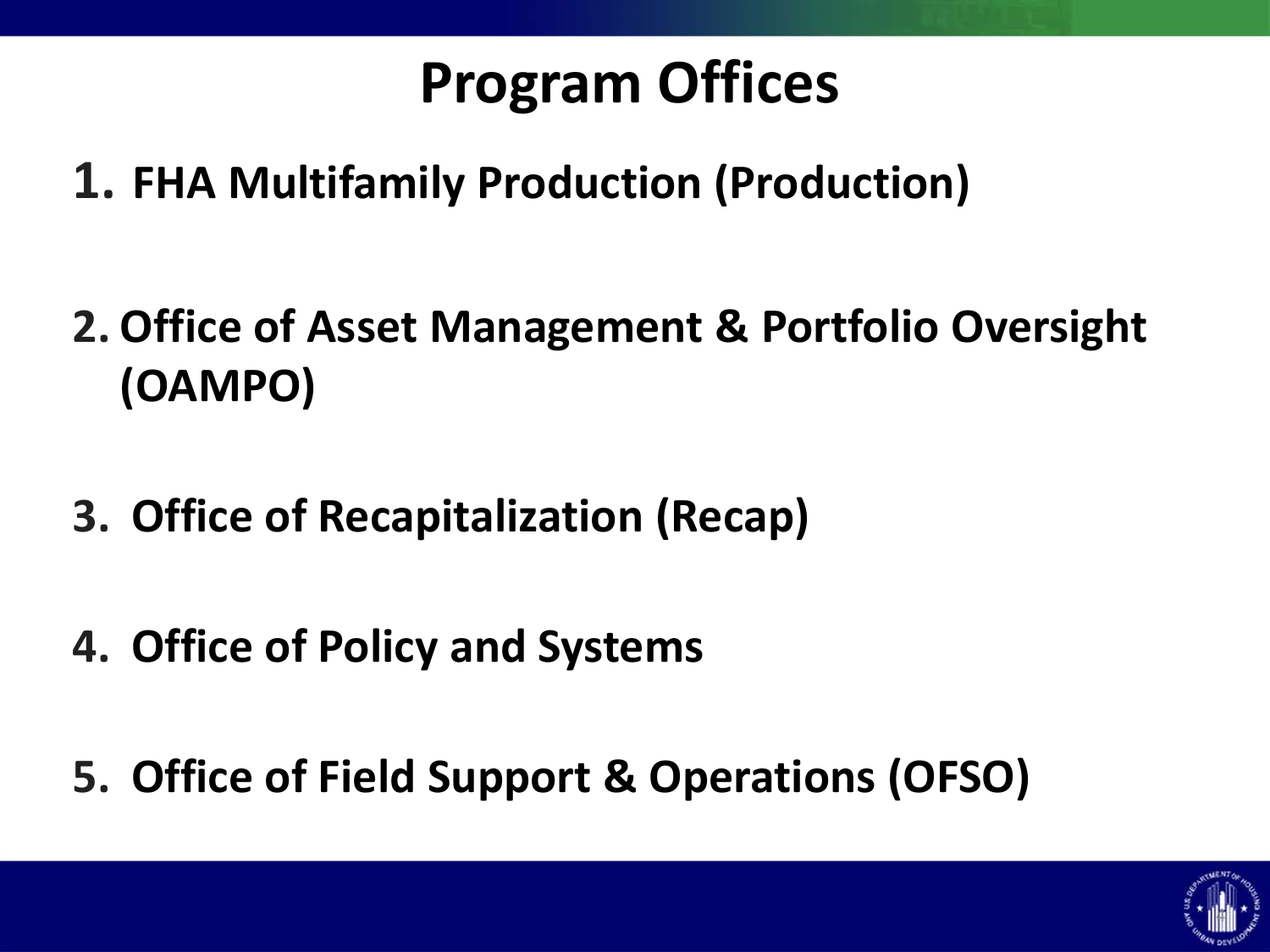## **Office of Production**

- Insuring mortgages for construction, purchase, refinance, and rehabilitation of multifamily properties
- Financing affordable housing in conjunction with the lowincome housing tax credit program
- Three primary programs plus Risk Share
	- **1. 223(a)(7):** Refinance Existing FHA Loan
	- **2. 223(f):** Refinance or Acquisition
	- **3. 221(d)(4):** Sub-Rehabilitation or New Construction

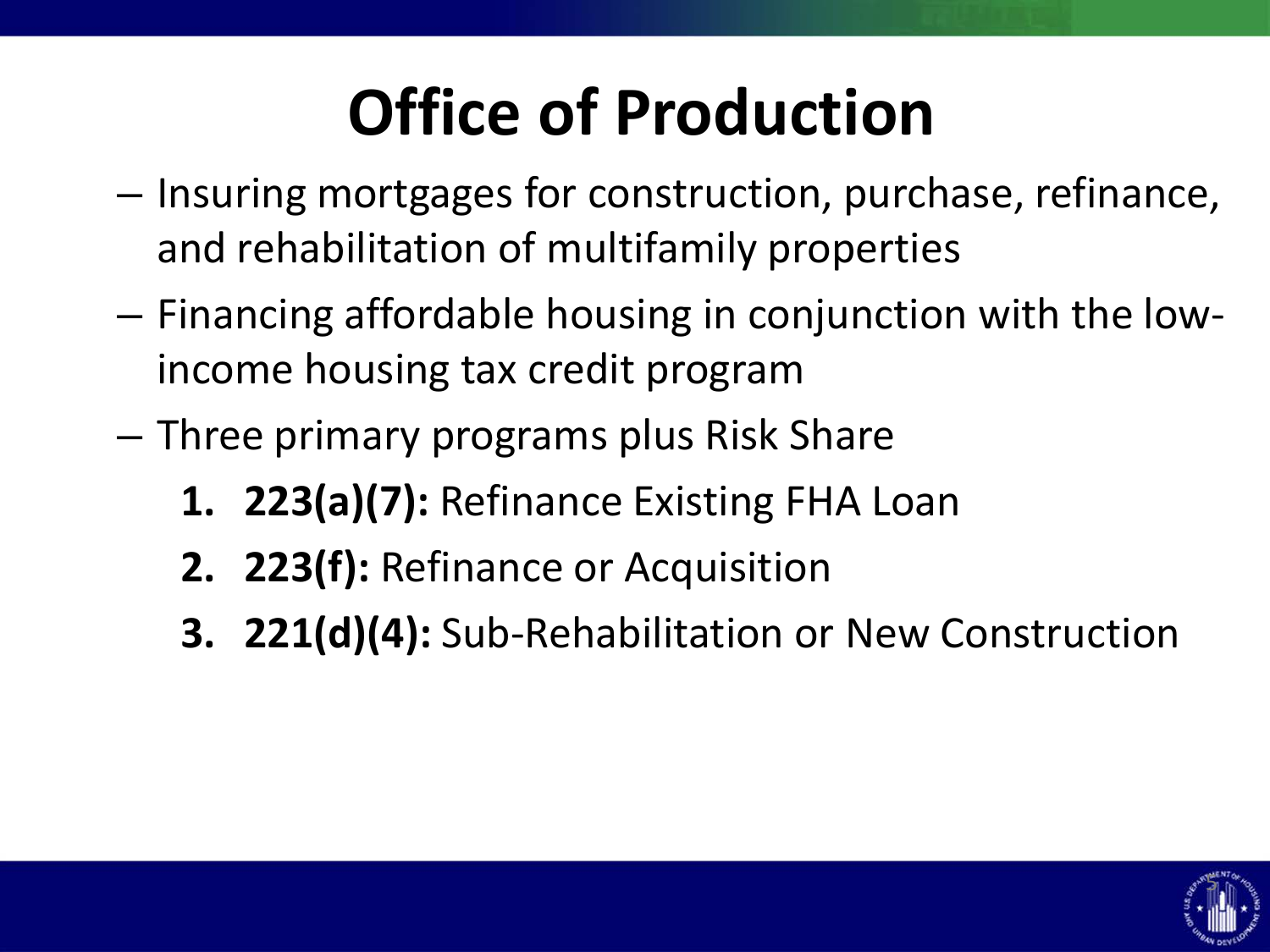## **Office of Asset Management & Portfolio Oversight**

#### **1. Rental Assistance**

– Administration of subsidized housing programs providing rental assistance to low income families, seniors, and persons with disabilities.

#### **2. Servicing of HUD Properties**

– Responsible for oversight and servicing of insured and subsidized multifamily projects.

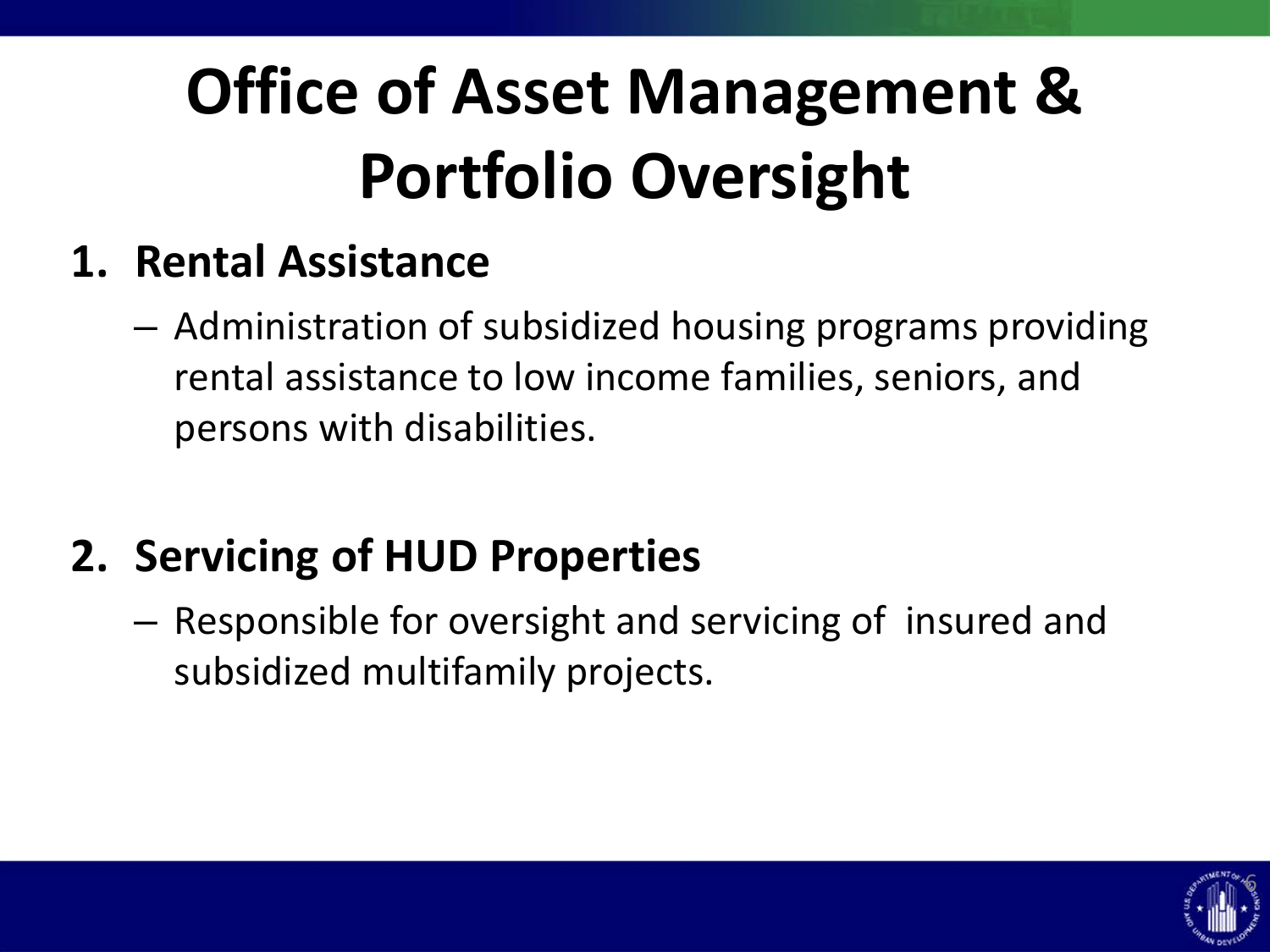## **Section 202**

- The Section 202 Elderly and Disabled Housing Direct Loan program provides below-market interest rates on up to 40-year mortgages to developers of rental housing for low-income elderly and persons with disabilities.
- The Section 202 program is over 50 years old; the earliest 202s were funded with low-interest Direct Loans starting in 1959.
- Many Section 202s are also assisted (some or all of the units) by a Section 8 rental assistance contract.



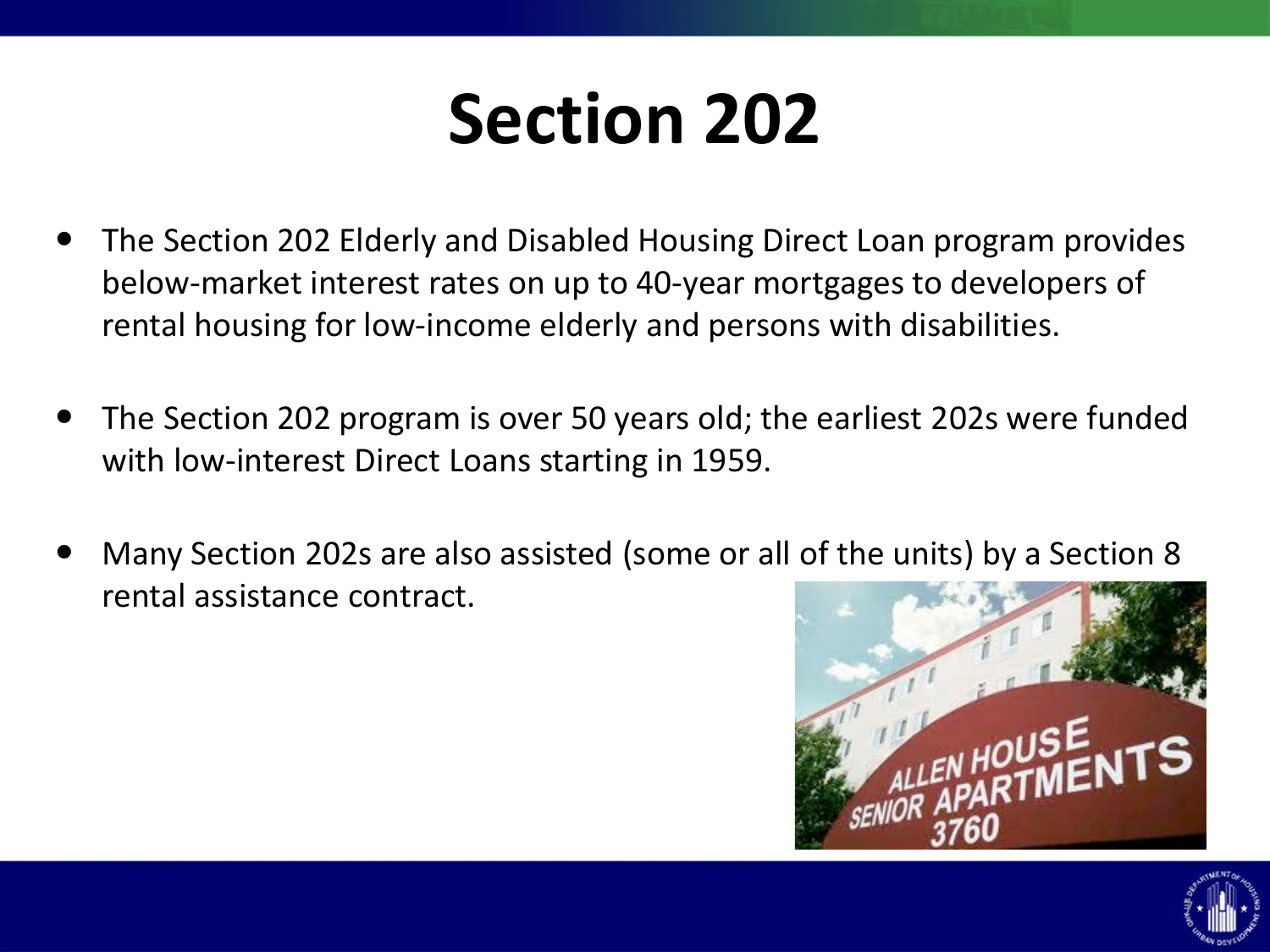## **Section 811**

- Section 811 Supportive Housing for Persons with Disabilities provides funding to develop and subsidize rental housing with the availability of supportive services for very low- and extremely low-income adults with disabilities.
- Allows persons with disabilities to live as independently as possible in the community by subsidizing rental housing opportunities which provide access to appropriate supportive services.
- Authorized to operate in two ways:
	- Traditional way, interest-free capital advances and operating subsidies to nonprofit developers of affordable housing for persons with disabilities.
	- **Providing project rental assistance to state housing agencies. Assistance to the** state housing agencies can be applied to new or existing multifamily housing complexes funded through different sources, such as Federal Low-Income Housing Tax Credits, Federal HOME funds, and other state, Federal, and local programs.

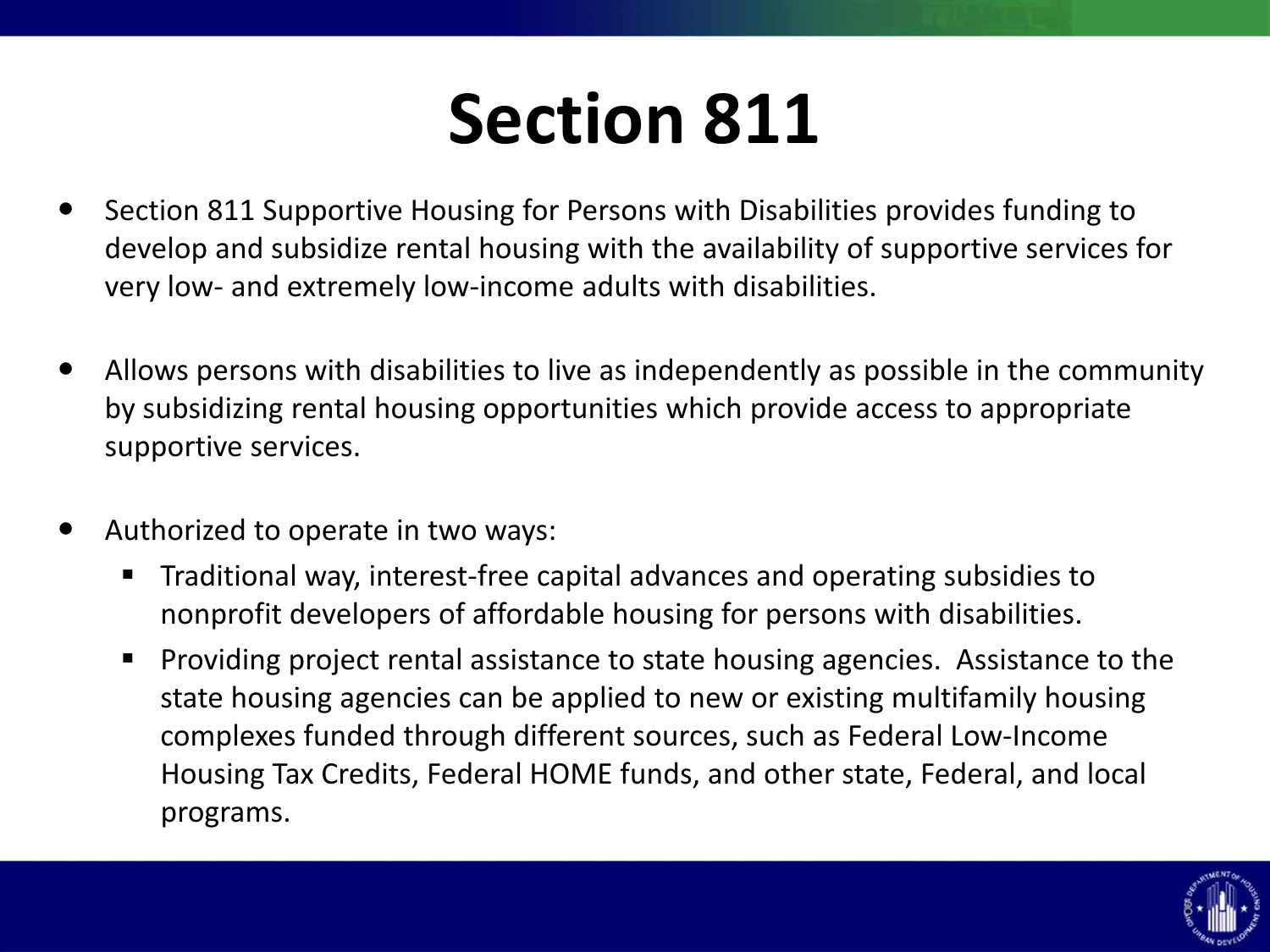## **Sections 202 and 811**

- 3,900 projects originally financed under Section 202 have Section 8 rental assistance
- This covers 216,000 elderly households and provides \$1.8 billion in annual rental assistance

| <b>202 PRAC</b>                         | 811 PRAC and 202 PAC                    |
|-----------------------------------------|-----------------------------------------|
| 2,845 properties                        | 2,781 properties                        |
| 128,689 households                      | 34,360 households                       |
| Average income \$13,346                 | Average income \$11,229                 |
| 94% are elderly (62 or older)           | 81% are disabled                        |
| The average age is 75                   | 18% have wage income                    |
| Average tenant payment =<br>\$280/month | Average tenant payment =<br>\$220/month |

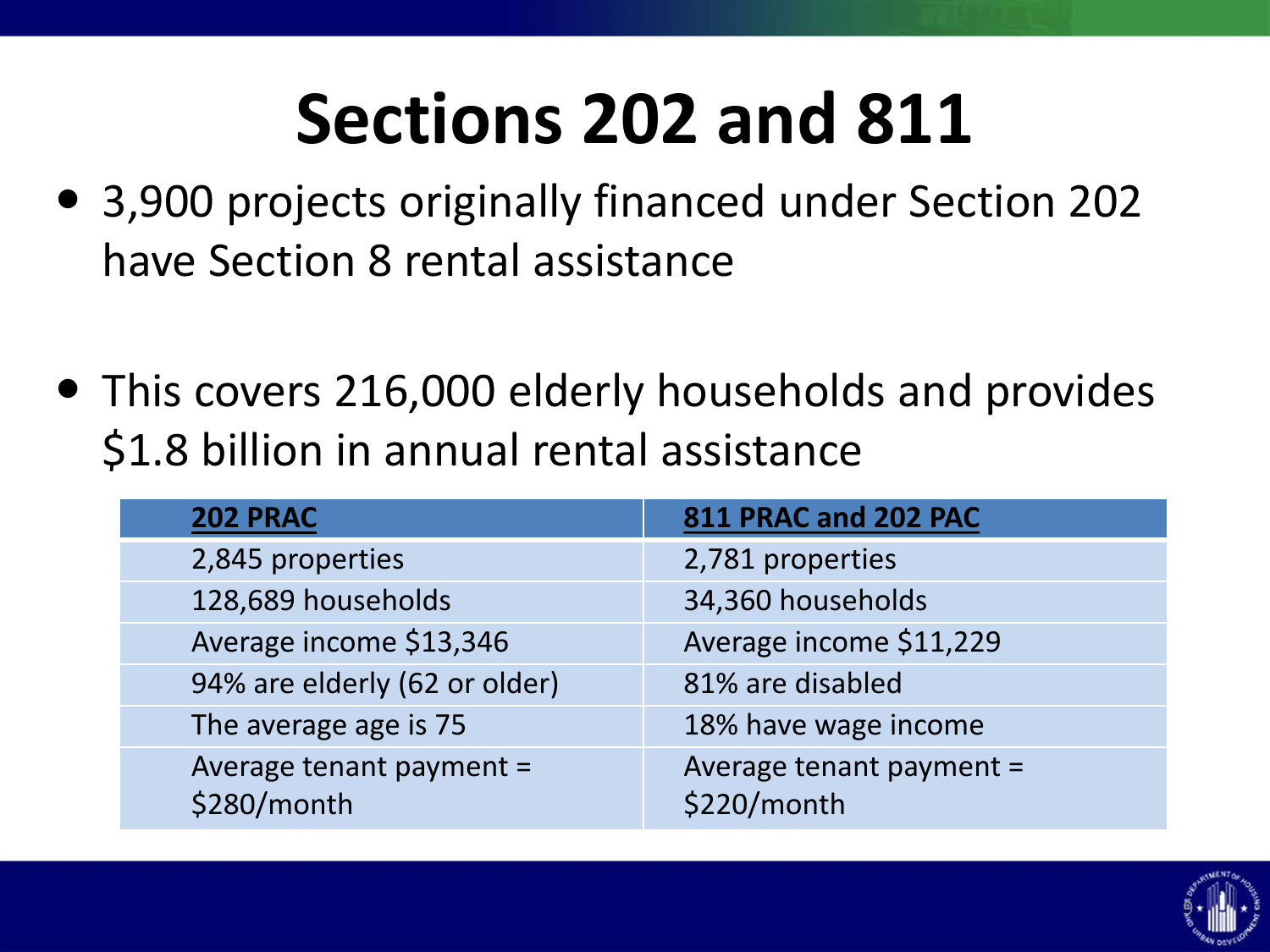### **A Look At Our Residents**

*Residents of HUD-assisted rental housing, especially older adults, tend to be extremely low-income, with higher-than-average healthcare utilization* 

*patterns.* 



Over 12,000 properties nationwide are restricted to elderly households.

- 39% between 62-74 years of age
- 27% between the ages of 75-84
- 13% between the ages of 85-99
- 1% are 100 years of age or older
- 67% of our residents are female
- SSI is the primary source of income for over 72%

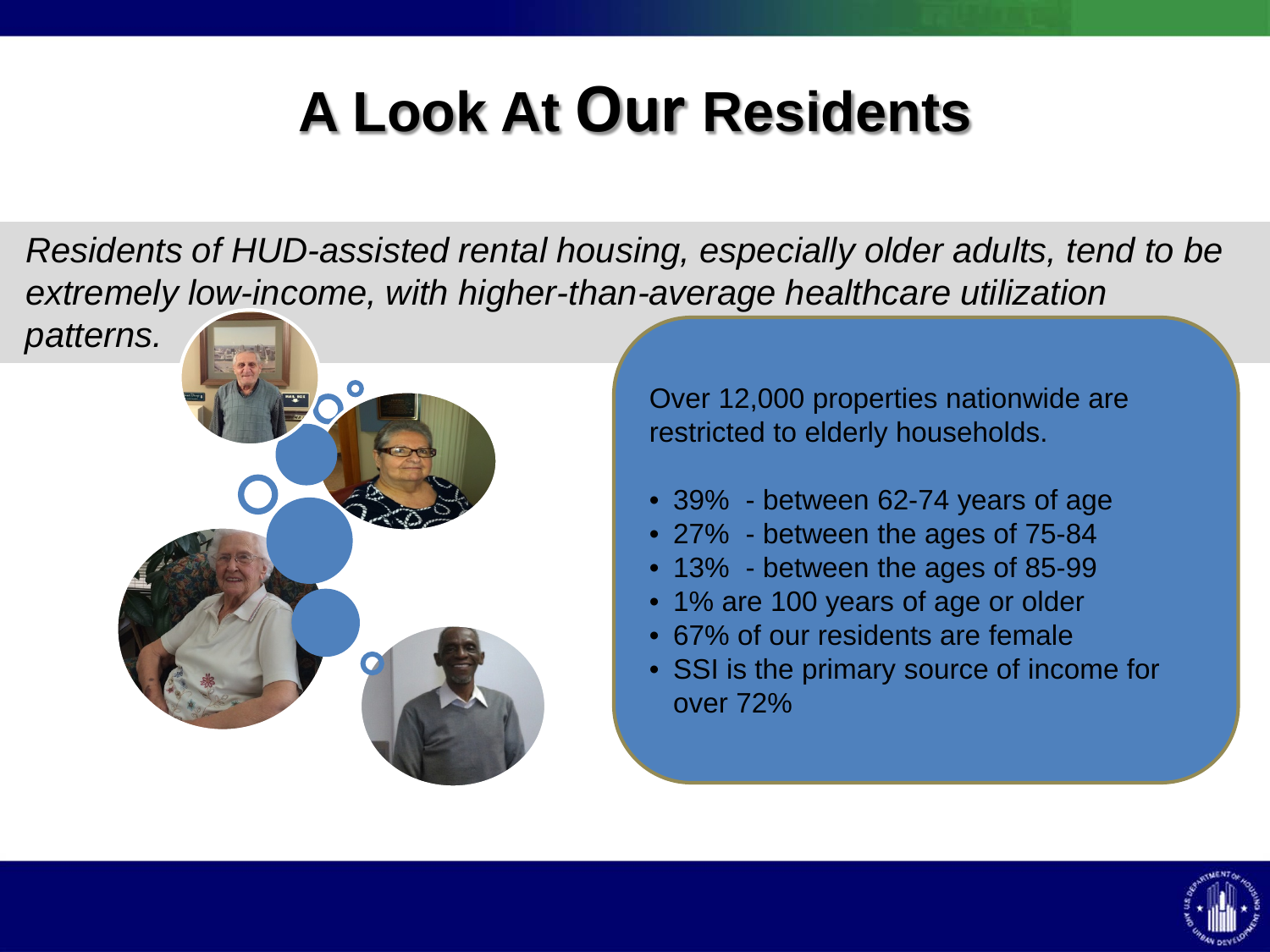#### **Service Coordinator in Elderly Multifamily Housing Program**

#### **Expectations**

Recognize the importance of housing as a platform for…

- $\triangleright$  financial security
- $\triangleright$  physical security
- social connections, and

 $\triangleright$  delivery of long-term support and services, especially for vulnerable populations such as the elderly

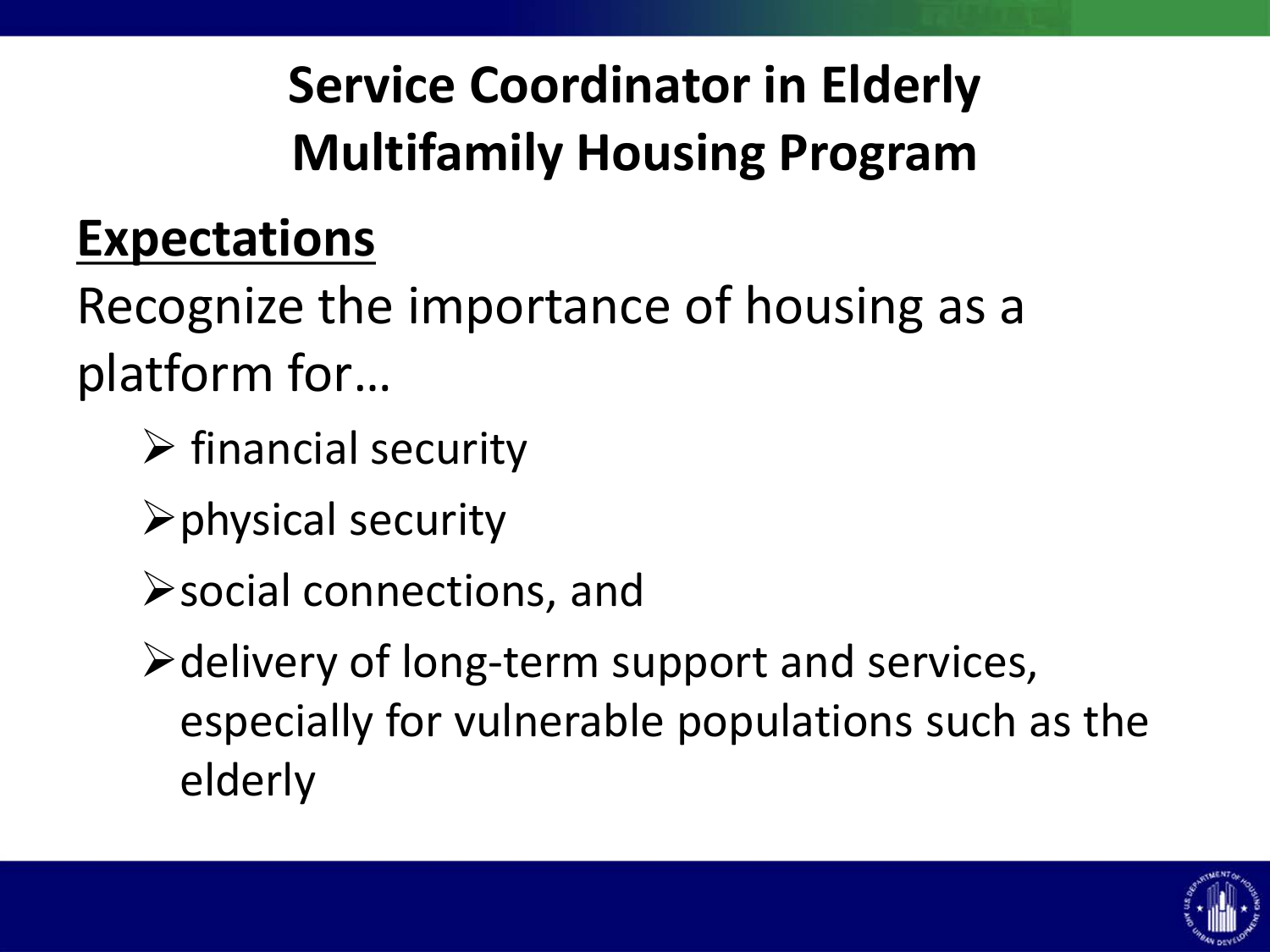## **Critical Need**

The **[Service Coordinator Program](https://www.hud.gov/program_offices/housing/mfh/scp/scphome)** provides annual extension funding for the employment of Service Coordinators in insured and assisted Multifamily Housing developments that are designed for the elderly and persons with disabilities.

Grant extension funds are to be used only to meet a critical need and in cases where no other funding source is available. Meeting a "critical need" means addressing a need that cannot be met through use of other resources.

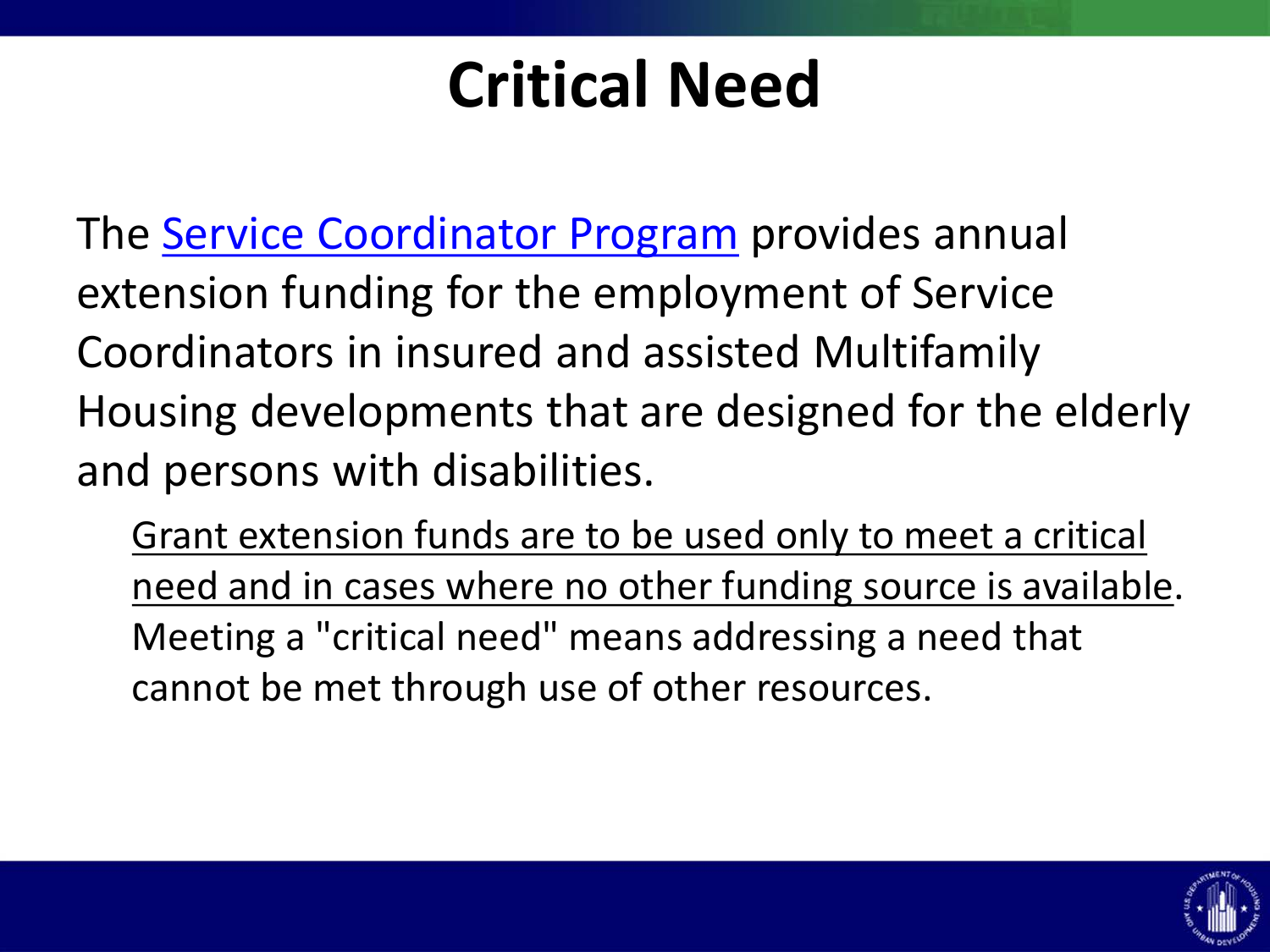### **Supportive Services Demonstration**

- **Integrated Wellness in Supportive Housing (IWISH)**
- **Purpose:** To test and evaluate an enhanced supportive services model in Multifamily senior housing that facilitates healthy aging
- **Goals:**
	- Delay or avoid institutional care
	- Expand and support residents' self-care management capacity
	- Enhance access and use of health and social services
	- Improve housing stability
	- Improve resident wellbeing and quality of life

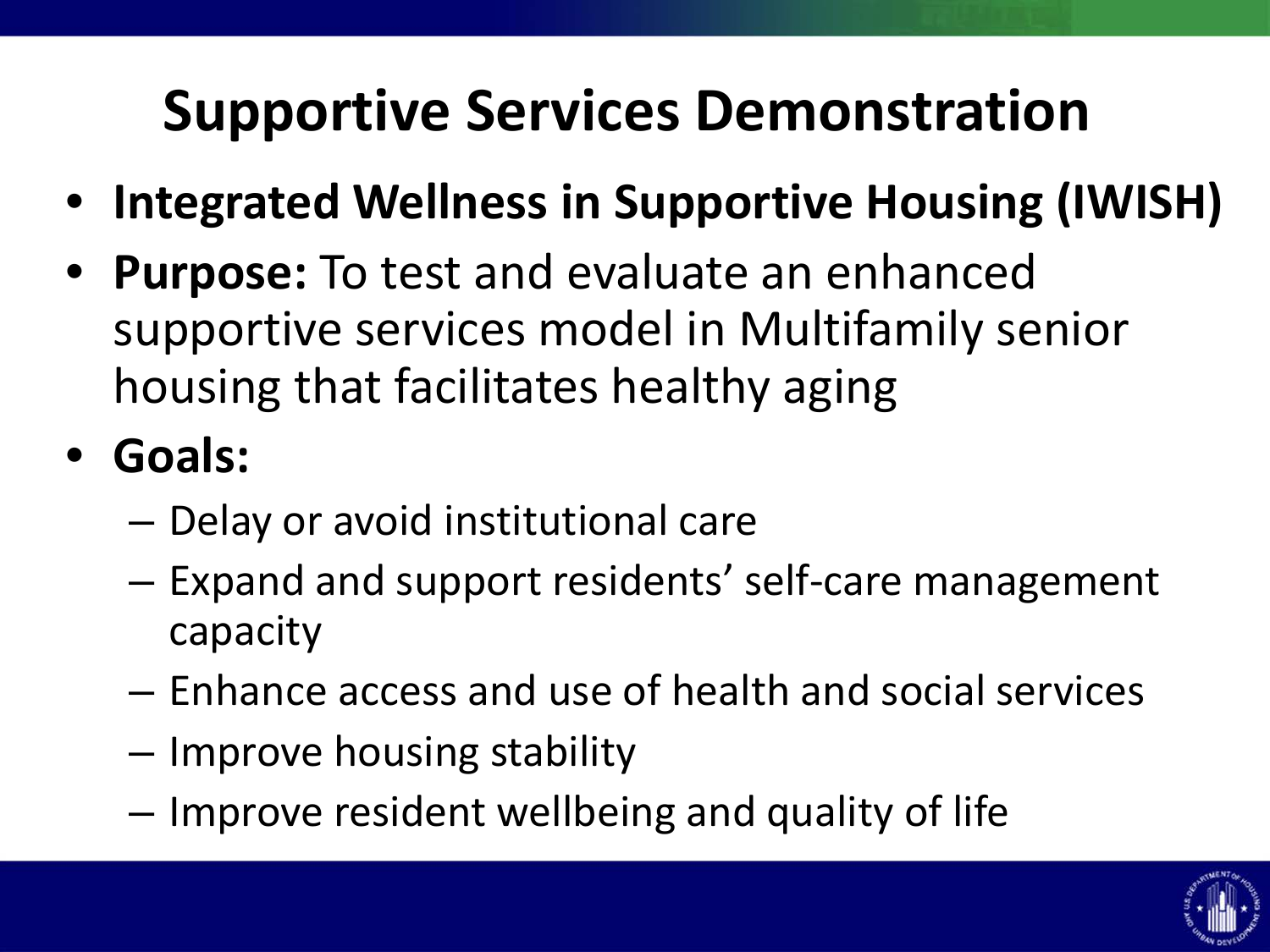### **Demonstration Grantees**



- **700+ Applications**
- 40 Treatment
	- Demo Model
- 40 Control
	- Business-asusual

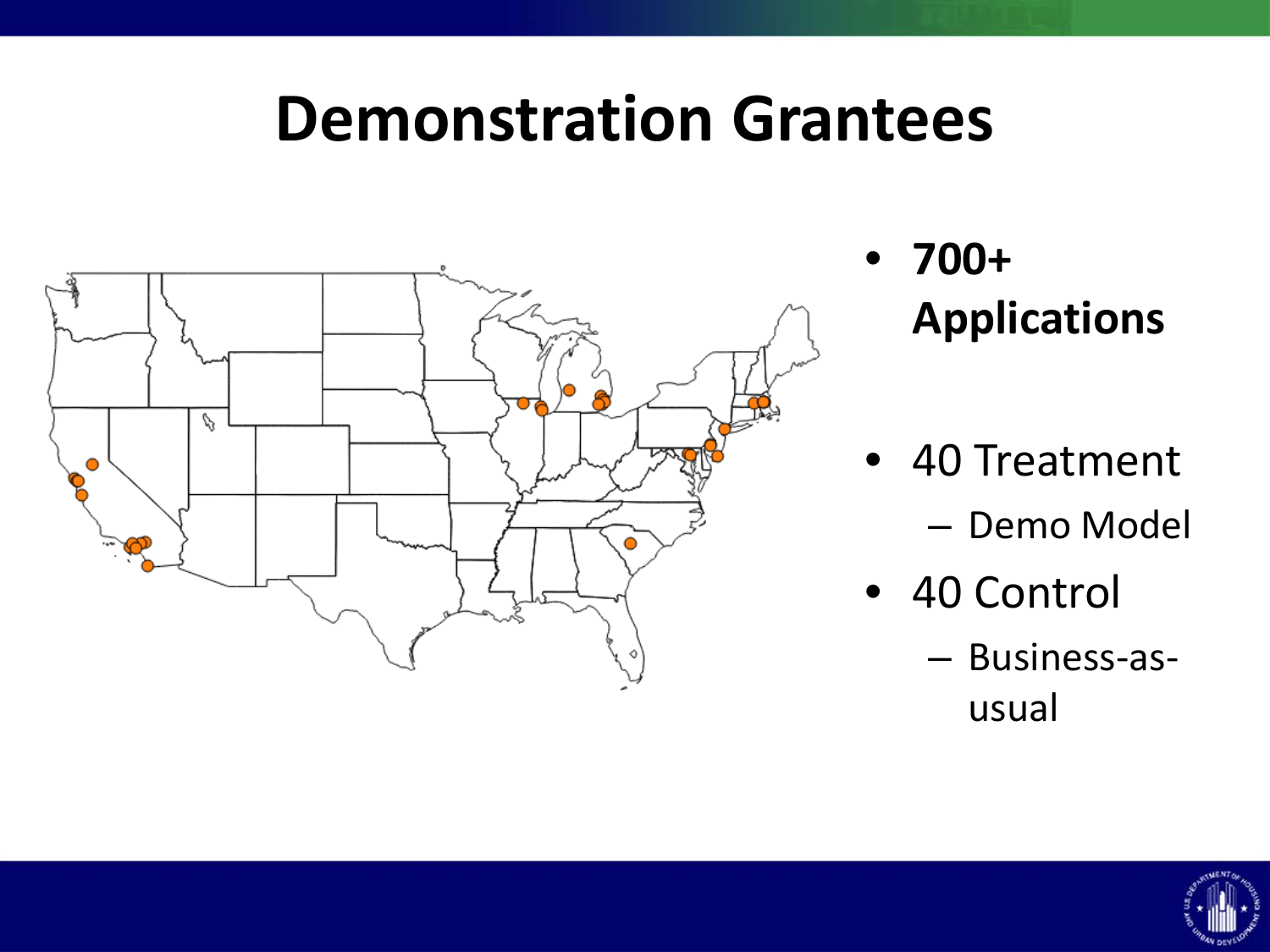### **Office of Recapitalization**

Promotes and ensures preservation of HUD-funded affordable rental housing wherein the affordability, fiscal viability and physical stability are extended beyond existing maturities.

- Safeguard long-term rental assistance for current and future generations
- Improve and modernize properties through capital repairs
- Stabilize properties by placing them on solid financial footing

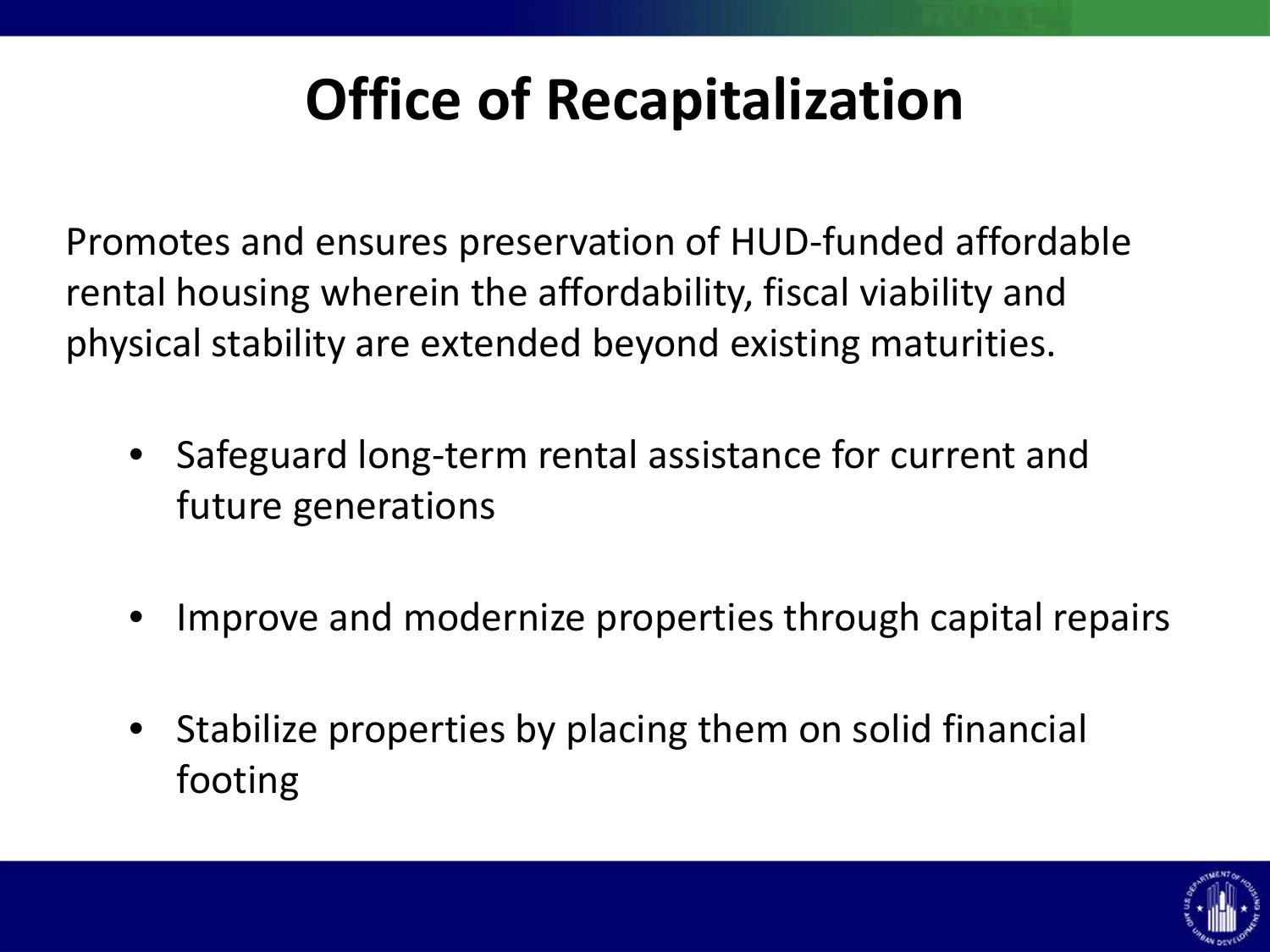## **Rental Assistance Demonstration**

- Allows public housing and certain at-risk multifamily legacy programs *to convert to longterm Section 8 rental assistance contracts*
- 2 components
	- 1st Component: Public Housing, 225,000 cap
	- 2<sup>nd</sup> Component: Mod Rehab, Rent Supplement (Rent Supp) & Rental Assistance Payment (RAP), uncapped